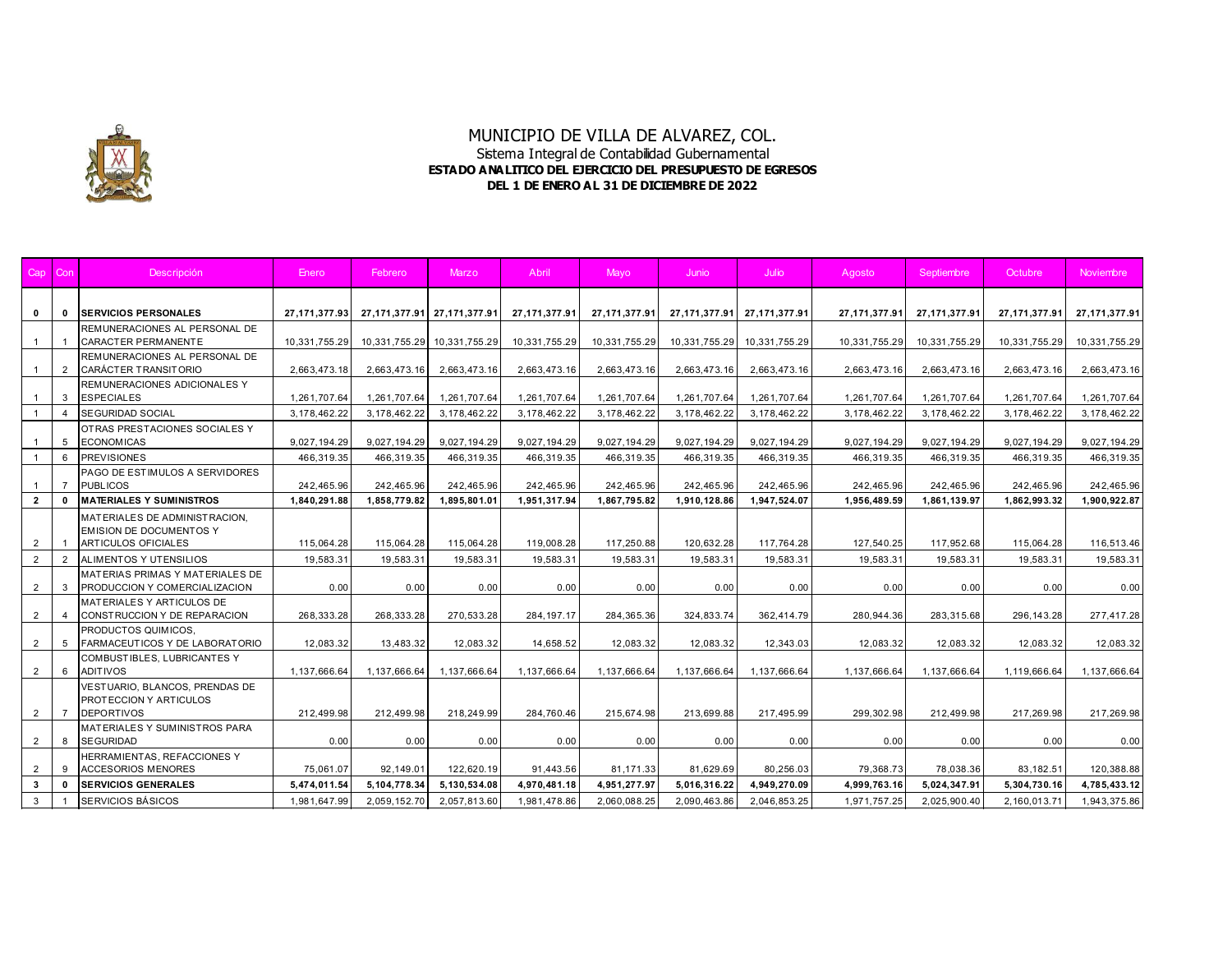

| Cap            | Con            | <b>Descripción</b>                                                              | Enero          | Febrero        | Marzo          | Abril          | Mavo           | Junio          | Julio          | Agosto         | Septiembre   | Octubre        | <b>Noviembre</b> |
|----------------|----------------|---------------------------------------------------------------------------------|----------------|----------------|----------------|----------------|----------------|----------------|----------------|----------------|--------------|----------------|------------------|
| $\mathbf{3}$   | 2              | SERVICIOS DE ARRENDAMIENTO                                                      | 3,749.99       | 3,749.99       | 3,749.99       | 3,749.99       | 3,749.99       | 3,749.99       | 3,749.99       | 3,749.99       | 3,749.99     | 3.749.99       | 3,749.99         |
| $\mathbf{3}$   | $\mathbf{3}$   | SERVICIOS PROFESIONALES.<br>CIENTIFICOS, TECNICOS Y OTROS<br><b>SERVICIOS</b>   | 1,000,975.00   | 400,975.00     | 400,975.00     | 401,903.00     | 400,975.00     | 400,975.00     | 423,200.60     | 400,975.00     | 424,639.00   | 413,943.00     | 400,975.00       |
| $\mathbf{3}$   | $\overline{4}$ | SERVICIOS FINANCIEROS, BANCARIOS<br>Y COMERCIALES                               | 133,333.33     | 367,775.85     | 268,969.73     | 296,855.43     | 212,585.93     | 246,430.42     | 194,010.13     | 347,921.96     | 285, 145.55  | 448,582.46     | 163,607.47       |
| $3^{\circ}$    | 5              | SERVICIOS DE INSTALACION.<br>REPARACION. MANTENIMIENTO Y<br><b>CONSERVACION</b> | 937,999.97     | 937,999.97     | 941.537.97     | 937.999.97     | 938,753.97     | 937.999.97     | 937.999.97     | 939,623.97     | 938.579.97   | 937.999.97     | 937,999.97       |
| $\mathbf{3}$   | 6              | SERVICIOS DE COMUNICACION SOCIAL<br>Y PUBLICIDAD                                | 124,999.98     | 124,999.98     | 124,999.98     | 124,999.98     | 124,999.98     | 124,999.98     | 124,999.98     | 124,999.98     | 124,999.98   | 124,999.98     | 124,999.98       |
| $\mathbf{3}$   |                | SERVICIOS DE TRASLADO Y VIATICOS                                                | 7,499.99       | 7,499.99       | 7,499.99       | 7,499.99       | 7,499.99       | 7,499.99       | 7,499.99       | 7,499.99       | 7,499.99     | 7,499.99       | 7,499.99         |
| $\mathbf{3}$   | 8              | <b>SERVICIOS OFICIALES</b>                                                      | 73,333.31      | 73,333.31      | 73,333.31      | 73,333.31      | 73,333.31      | 73,333.31      | 73,333.31      | 73,333.31      | 73,333.31    | 73,333.31      | 73,333.31        |
| $\mathbf{3}$   | 9              | OTROS SERVICIOS GENERALES                                                       | 1,210,471.98   | 1,129,291.55   | 1.251.654.51   | 1,142,660.65   | 1,129,291.55   | 1,130,863.70   | 1,137,622.87   | 1,129,901.71   | 1,140,499.72 | 1,134,607.75   | 1,129,891.55     |
| 4              | $\mathbf{0}$   | TRANSFERENCIAS, ASIGNACIONES,<br><b>SUBSIDIOS Y OTRAS AYUDAS</b>                | 5.712.944.54   | 5,712,944.54   | 5.742.944.54   | 5.722.944.54   | 5.722.944.54   | 5.722.944.54   | 5.722.944.54   | 5,722,944.54   | 5,722,944.54 | 5.722.944.54   | 5,722,944.54     |
| 4              |                | <b>TRANSFERENCIAS INTERNAS Y</b><br>ASIGNACIONES AL SECTOR PÚBLICO              | 2,451,666.66   | 2,451,666.66   | 2,451,666.66   | 2,451,666.66   | 2,451,666.66   | 2,451,666.66   | 2,451,666.66   | 2,451,666.66   | 2,451,666.66 | 2,451,666.66   | 2,451,666.66     |
| 4              | 2              | TRANSFERENCIAS AL RESTO DEL<br><b>SECTOR PUBLICO</b>                            | 0.00           | 0.00           | 0.00           | 0.00           | 0.00           | 0.00           | 0.00           | 0.00           | 0.00         | 0.00           | 0.00             |
| $\overline{4}$ | 3              | SUBSIDIOS Y SUBVENCIONES                                                        | 0.00           | 0.00           | 0.00           | 0.00           | 0.00           | 0.00           | 0.00           | 0.00           | 0.00         | 0.00           | 0.00             |
| $\overline{4}$ | $\overline{4}$ | <b>AYUDAS SOCIALES</b>                                                          | 80,000.00      | 80,000.00      | 110,000.00     | 90.000.00      | 90,000.00      | 90.000.00      | 90.000.00      | 90,000.00      | 90,000.00    | 90.000.00      | 90,000.00        |
| $\overline{4}$ | 5              | PENSIONES Y JUBILACIONES                                                        | 3, 181, 277.88 | 3, 181, 277.88 | 3, 181, 277.88 | 3, 181, 277.88 | 3, 181, 277.88 | 3, 181, 277.88 | 3, 181, 277.88 | 3, 181, 277.88 | 3,181,277.88 | 3, 181, 277.88 | 3, 181, 277.88   |
| $\overline{4}$ | -6             | TRANSFERENCIAS A FIDEICOMISOS,<br>MANDATOS Y OTROS ANALOGOS                     | 0.00           | 0.00           | 0.00           | 0.00           | 0.00           | 0.00           | 0.00           | 0.00           | 0.00         | 0.00           | 0.00             |
| 4              | $\overline{7}$ | TRANSFERENCIAS A LA SEGURIDAD<br><b>SOCIAL</b>                                  | 0.00           | 0.00           | 0.00           | 0.00           | 0.00           | 0.00           | 0.00           | 0.00           | 0.00         | 0.00           | 0.00             |
| $\overline{4}$ | 8              | <b>DONATIVOS</b>                                                                | 0.00           | 0.00           | 0.00           | 0.00           | 0.00           | 0.00           | 0.00           | 0.00           | 0.00         | 0.00           | 0.00             |
| $\overline{4}$ | 9              | <b>TRANSFERENCIAS AL EXTERIOR</b>                                               | 0.00           | 0.00           | 0.00           | 0.00           | 0.00           | 0.00           | 0.00           | 0.00           | 0.00         | 0.00           | 0.00             |
| 5              | $\mathbf{0}$   | BIENES MUEBLES, INMUEBLES E<br><b>INTANGIBLES</b>                               | 1,058,872.31   | 1,058,872.31   | 1,058,872.31   | 1,058,872.31   | 1,058,872.31   | 1,058,872.31   | 1,058,872.31   | 1,058,872.31   | 1,058,872.31 | 1,058,872.31   | 1,058,872.31     |
| 5              |                | MOBILIARIO Y EQUIPO DE<br><b>ADMINISTRACION</b>                                 | 111,666.64     | 111,666.64     | 111,666.64     | 111,666.64     | 111,666.64     | 111,666.64     | 111,666.64     | 111,666.64     | 111,666.64   | 111,666.64     | 111,666.64       |
| 5              | $\overline{2}$ | MOBILIARIO Y EQUIPO EDUCACIONAL Y<br><b>RECREATIVO</b>                          | 0.00           | 0.00           | 0.00           | 0.00           | 0.00           | 0.00           | 0.00           | 0.00           | 0.00         | 0.00           | 0.00             |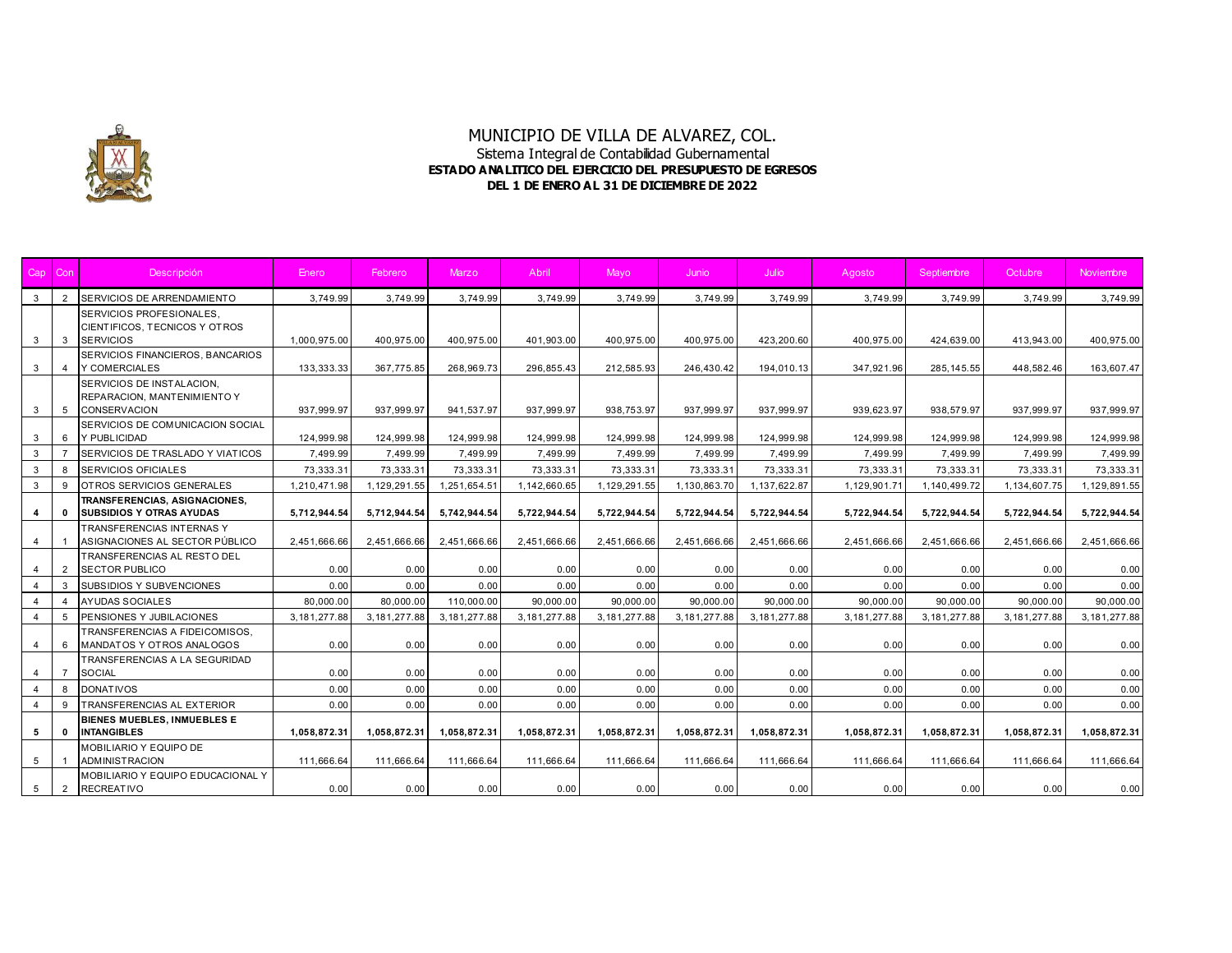

| Cap            | Con            | Descripción                                                             | Enero        | Febrero      | Marzo        | Abril        | Mayo         | Junio        | Julio        | Agosto       | Septiembre   | Octubre      | <b>Noviembre</b> |
|----------------|----------------|-------------------------------------------------------------------------|--------------|--------------|--------------|--------------|--------------|--------------|--------------|--------------|--------------|--------------|------------------|
|                |                | EQUIPO E INSTRUMENTAL MEDICO Y                                          |              |              |              |              |              |              |              |              |              |              |                  |
| 5              | 3              | <b>DE LABORATORIO</b>                                                   | 0.00         | 0.00         | 0.00         | 0.00         | 0.00         | 0.00         | 0.00         | 0.00         | 0.00         | 0.00         | 0.00             |
| 5              | $\overline{4}$ | VEHICULOS Y EQUIPO DE TRANSPORTE                                        | 833,333.33   | 833, 333. 33 | 833,333.33   | 833, 333. 33 | 833, 333. 33 | 833, 333. 33 | 833, 333. 33 | 833, 333. 33 | 833,333.33   | 833, 333. 33 | 833,333.33       |
| 5              | 5              | EQUIPO DE DEFENSA Y SEGURIDAD                                           | 0.00         | 0.00         | 0.00         | 0.00         | 0.00         | 0.00         | 0.00         | 0.00         | 0.00         | 0.00         | 0.00             |
| 5              | 6              | MAQUINARIA, OTROS EQUIPOS Y<br><b>HERRAMIENTAS</b>                      | 113,872.34   | 113,872.34   | 113,872.34   | 113,872.34   | 113,872.34   | 113,872.34   | 113,872.34   | 113,872.34   | 113,872.34   | 113,872.34   | 113,872.34       |
| 5              |                | <b>ACTIVOS BIOLOGICOS</b>                                               | 0.00         | 0.00         | 0.00         | 0.00         | 0.00         | 0.00         | 0.00         | 0.00         | 0.00         | 0.00         | 0.00             |
| 5              | 8              | <b>BIENES INMUEBLES</b>                                                 | 0.00         | 0.00         | 0.00         | 0.00         | 0.00         | 0.00         | 0.00         | 0.00         | 0.00         | 0.00         | 0.00             |
| 5              | 9              | <b>ACTIVOS INTANGIBLES</b>                                              | 0.00         | 0.00         | 0.00         | 0.00         | 0.00         | 0.00         | 0.00         | 0.00         | 0.00         | 0.00         | 0.00             |
| 6              | $\mathbf{0}$   | <b>INVERSION PUBLICA</b>                                                | 2,246,906.90 | 2,246,906.90 | 2,246,906.90 | 2,246,906.90 | 2,246,906.90 | 2,246,906.90 | 2,246,906.90 | 2,246,906.90 | 2,246,906.90 | 2,246,906.90 | 2,246,906.90     |
| 6              |                | OBRA PUBLICA EN BIENES DE DOMINIO<br><b>PUBLICO</b>                     | 2,246,906.90 | 2,246,906.90 | 2,246,906.90 | 2,246,906.90 | 2,246,906.90 | 2,246,906.90 | 2,246,906.90 | 2,246,906.90 | 2,246,906.90 | 2,246,906.90 | 2,246,906.90     |
| 6              | 2              | OBRA PUBLICA EN BIENES PROPIOS                                          | 0.00         | 0.00         | 0.00         | 0.00         | 0.00         | 0.00         | 0.00         | 0.00         | 0.00         | 0.00         | 0.00             |
| 6              | 3              | PROYECTOS PRODUCTIVOS Y<br><b>ACCIONES DE FOMENTO</b>                   | 0.00         | 0.00         | 0.00         | 0.00         | 0.00         | 0.00         | 0.00         | 0.00         | 0.00         | 0.00         | 0.00             |
| $\overline{7}$ | $\mathbf{0}$   | <b>INVERSIONES FINANCIERAS Y OTRAS</b><br><b>PROVISIONES</b>            | 196,754.47   | 196,754.47   | 196,754.47   | 196,754.47   | 196,754.47   | 196,754.47   | 196,754.47   | 196,754.47   | 196,754.47   | 196,754.47   | 196,754.47       |
| $\overline{7}$ |                | <b>INVERSIONES PARA EL FOMENTO DE</b><br><b>ACTIVIDADES PRODUCTIVAS</b> | 0.00         | 0.00         | 0.00         | 0.00         | 0.00         | 0.00         | 0.00         | 0.00         | 0.00         | 0.00         | 0.00             |
| $\overline{7}$ | 2              | ACCIONES Y PARTICIPACIONES DE<br><b>CAPITAL</b>                         | 0.00         | 0.00         | 0.00         | 0.00         | 0.00         | 0.00         | 0.00         | 0.00         | 0.00         | 0.00         | 0.00             |
| $\overline{7}$ | 3              | COMPRA DE TITULOS Y VALORES                                             | 0.00         | 0.00         | 0.00         | 0.00         | 0.00         | 0.00         | 0.00         | 0.00         | 0.00         | 0.00         | 0.00             |
|                |                | <b>CONCESION DE PRESTAMOS</b>                                           | 0.00         | 0.00         | 0.00         | 0.00         | 0.00         | 0.00         | 0.00         | 0.00         | 0.00         | 0.00         | 0.00             |
| $\overline{7}$ | 5              | <b>INVERSIONES EN FIDEICOMISOS.</b><br>MANDATOS Y OTROS ANALOGOS        | 0.00         | 0.00         | 0.00         | 0.00         | 0.00         | 0.00         | 0.00         | 0.00         | 0.00         | 0.00         | 0.00             |
| $\overline{7}$ | 6              | <b>OTRAS INVERSIONES FINANCIERAS</b>                                    | 0.00         | 0.00         | 0.00         | 0.00         | 0.00         | 0.00         | 0.00         | 0.00         | 0.00         | 0.00         | 0.00             |
| $\overline{7}$ | 9              | PROVISIONES PARA CONTINGENCIAS Y<br>OTRAS EROGACIONES ESPECIALES        | 196,754.47   | 196,754.47   | 196,754.47   | 196,754.47   | 196,754.47   | 196,754.47   | 196,754.47   | 196,754.47   | 196,754.47   | 196,754.47   | 196,754.47       |
| 8              | $\Omega$       | <b>PARTICIPACIONES Y APORTACIONES</b>                                   | 0.00         | 0.00         | 0.00         | 0.00         | 0.00         | 0.00         | 0.00         | 0.00         | 0.00         | 0.00         | 0.00             |
| 8              |                | <b>PARTICIPACIONES</b>                                                  | 0.00         | 0.00         | 0.00         | 0.00         | 0.00         | 0.00         | 0.00         | 0.00         | 0.00         | 0.00         | 0.00             |
| 8              | 3              | <b>APORTACIONES</b>                                                     | 0.00         | 0.00         | 0.00         | 0.00         | 0.00         | 0.00         | 0.00         | 0.00         | 0.00         | 0.00         | 0.00             |
| 8              | 5              | <b>CONVENIOS</b>                                                        | 0.00         | 0.00         | 0.00         | 0.00         | 0.00         | 0.00         | 0.00         | 0.00         | 0.00         | 0.00         | 0.00             |
| 9              | $\mathbf{0}$   | <b>DEUDA PUBLICA</b>                                                    | 932,554.71   | 932,554.71   | 932,554.71   | 932,554.71   | 932,554.71   | 932,554.71   | 932,554.71   | 932,554.71   | 932,554.71   | 932,554.71   | 932,554.71       |
| 9              |                | AMORTIZACION DE LA DEUDA PUBLICA                                        | 405.911.58   | 405,911.58   | 405,911.58   | 405,911.58   | 405,911.58   | 405,911.58   | 405,911.58   | 405,911.58   | 405,911.58   | 405,911.58   | 405,911.58       |
| 9              | $\overline{2}$ | INTERESES DE LA DEUDA PUBLICA                                           | 326,643.13   | 326,643.13   | 326,643.13   | 326,643.13   | 326,643.13   | 326,643.13   | 326,643.13   | 326,643.13   | 326,643.13   | 326,643.13   | 326,643.13       |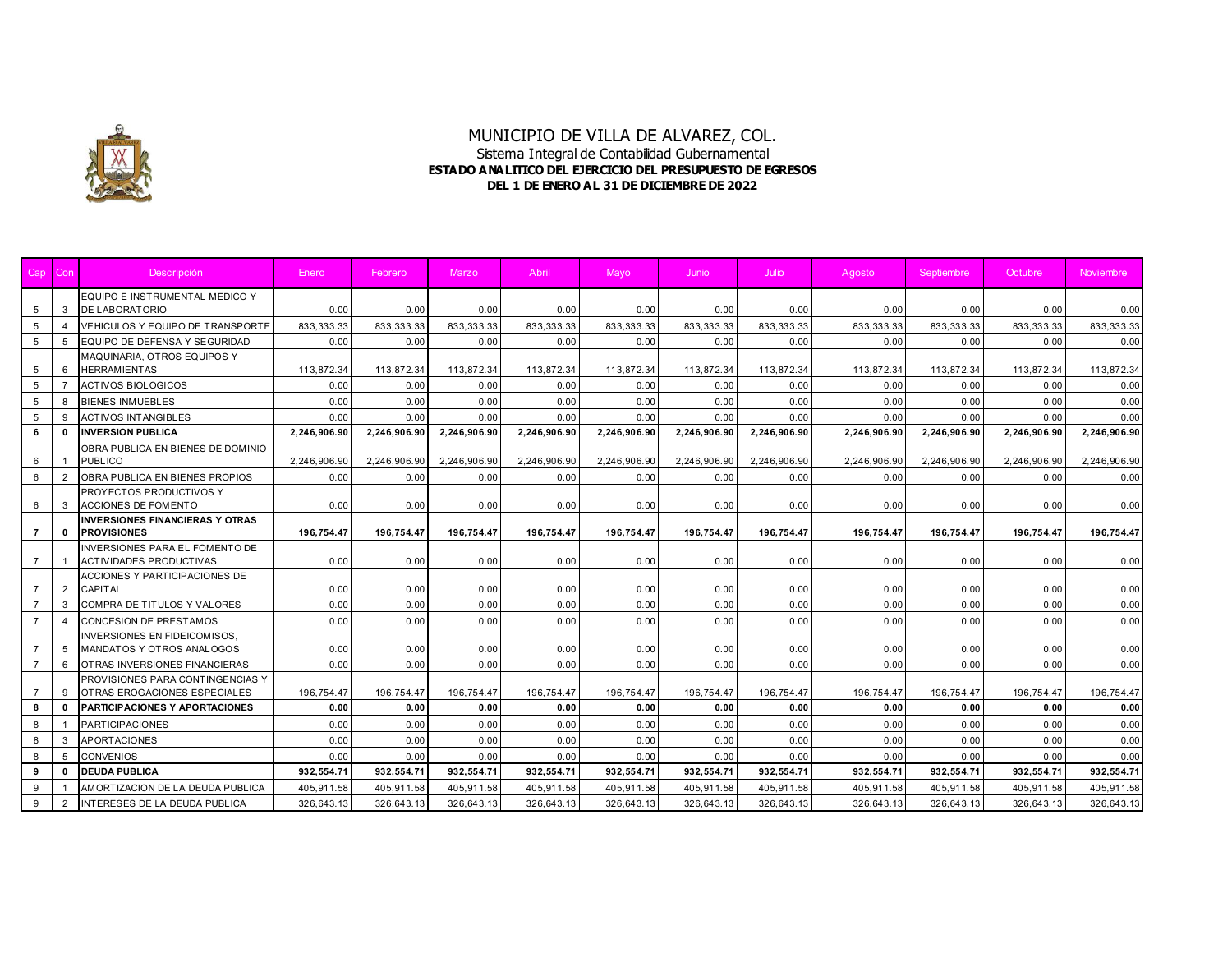

| Cap | Con <sup>1</sup> | Descripción                                                  | Enero         | Febrero    | Marzo                       | Abril         | Mavo             | Junio         | Julio /       | Agosto        | Septiembre    | Octubre       | Noviembre     |
|-----|------------------|--------------------------------------------------------------|---------------|------------|-----------------------------|---------------|------------------|---------------|---------------|---------------|---------------|---------------|---------------|
|     |                  | COMISIONES DE LA DEUDA PUBLICA                               | 0.00          | 0.00       | 0.00                        | 0.00          | 0.00             | 0.00          | 0.00          | 0.00          | 0.00          | 0.00          | 0.00          |
|     |                  | <b>GASTOS DE LA DEUDA PUBLICA</b>                            | 0.00          | 0.00       | 0.00                        | 0.00          | 0.00             | 0.00          | 0.00          | 0.00          | 0.00          | 0.00          | 0.00          |
|     |                  | <b>COSTO POR COBERTURAS</b>                                  | 0.00          | 0.00       | 0.00                        | 0.00          | 0.00             | 0.00          | 0.00          | 0.00          | 0.00          | 0.00          | 0.00          |
|     |                  | <b>APOYOS FINANCIEROS</b>                                    | 0.00          | 0.00       | 0.00                        | 0.00          | 0.00             | 0.00          | 0.00          | 0.00          | 0.00          | 0.00          | 0.00          |
|     |                  | ADEUDOS DE EJERCICIOS FISCALES<br><b>ANTERIORES (ADEFAS)</b> | 200.000.00    | 200,000.00 | 200.000.00                  | 200,000.00    | 200.000.00       | 200,000.00    | 200,000.00    | 200.000.00    | 200.000.00    | 200,000.00    | 200,000.00    |
|     |                  | <b>TOTAL</b>                                                 | 44,633,714.28 |            | 44,282,969.00 44,375,745.93 | 44.251.209.96 | 44, 148, 484, 63 | 44.255.855.92 | 44.226.205.00 | 44,285,663.59 | 44,214,898.72 | 44,497,134.32 | 44,015,766.83 |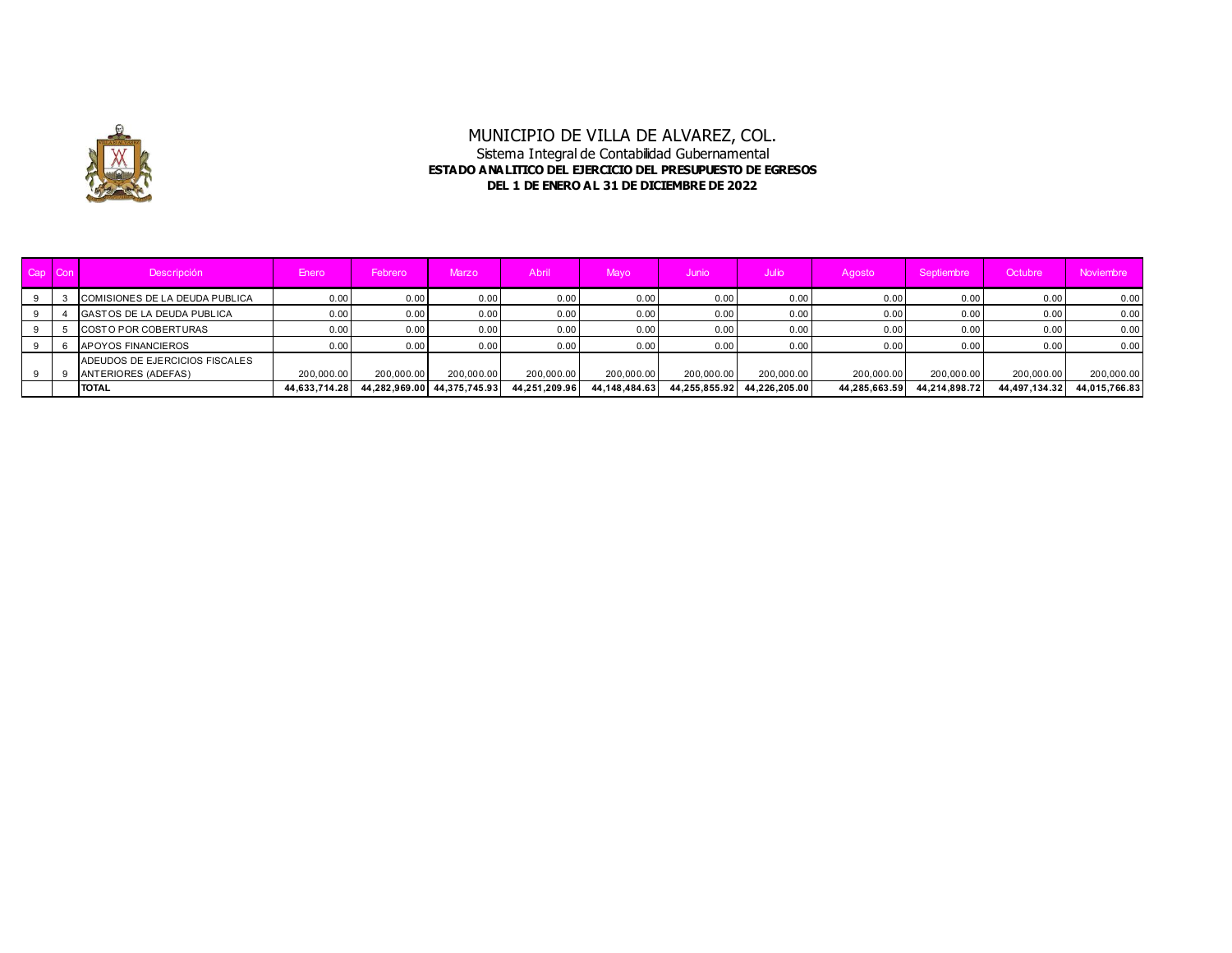| Diciembre                    |
|------------------------------|
| 27,171,378.97                |
| 10,331,755.55                |
| 2,663,473.58                 |
| 1,261,707.64                 |
| 3,178,462.22                 |
| 9,027,194.58<br>466,319.44   |
| 242,465.96<br>1,894,186.37   |
|                              |
| 132,944.42<br>19,583.59      |
| 0.00                         |
| 274,844.74                   |
| 15,932.13                    |
| 1,137,666.96                 |
| 214,885.22                   |
| 0.00                         |
| 98,329.31                    |
| 4,887,907.49<br>1,937,622.76 |
|                              |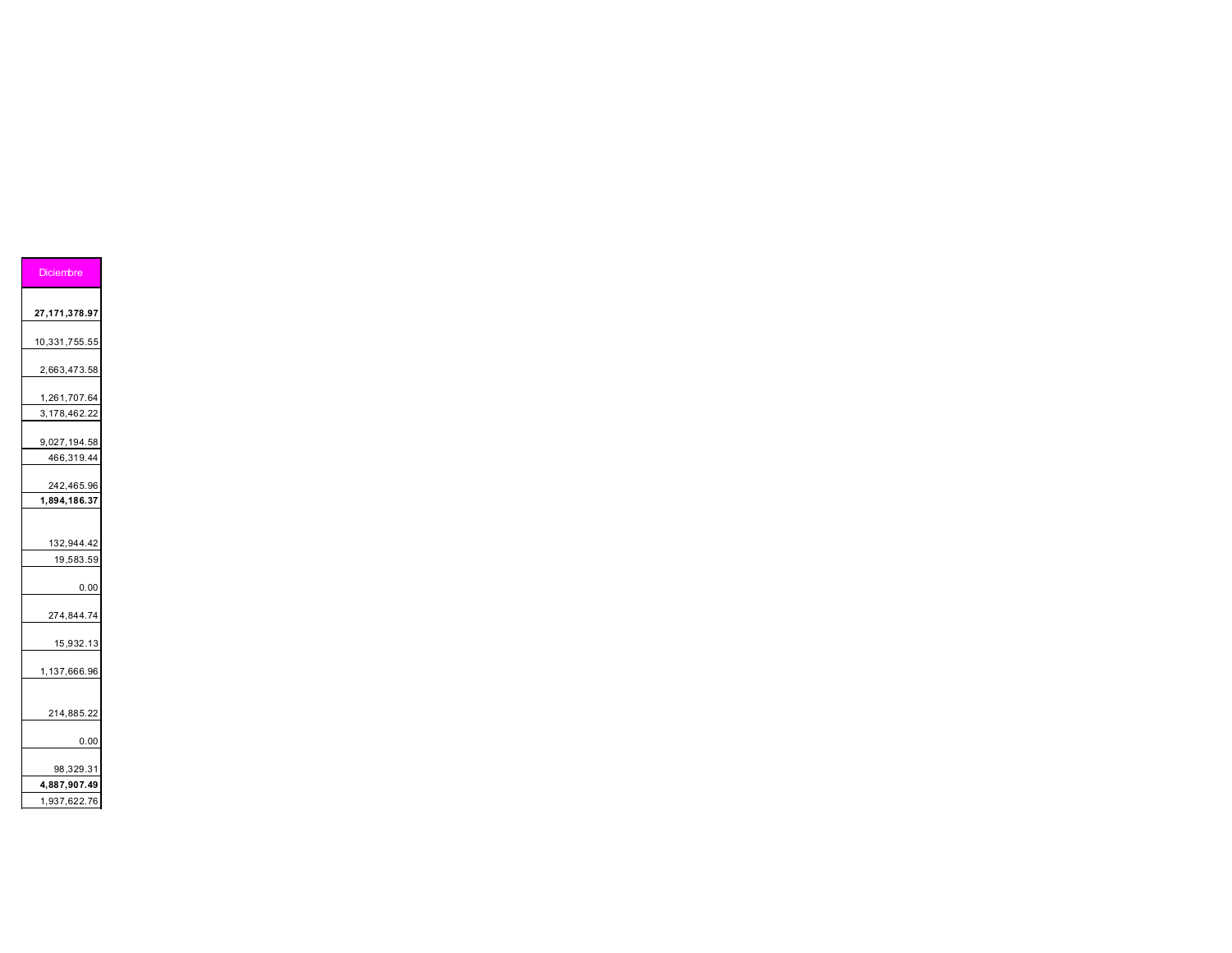| <b>Diciembre</b> |      |
|------------------|------|
| 3,750.11         |      |
|                  |      |
| 401,316.00       |      |
| 220,387.41       |      |
| 942,097.45       |      |
|                  |      |
| 125,000.22       |      |
| 7,500.11         |      |
| 73,333.59        |      |
| 1,176,899.84     |      |
| 5,722,944.75     |      |
| 2,451,666.74     |      |
|                  | 0.00 |
|                  | 0.00 |
| 90,000.00        |      |
| 3,181,278.01     |      |
|                  | 0.00 |
|                  | 0.00 |
|                  | 0.00 |
|                  | 0.00 |
| 1,058,873.02     |      |
| 111,666.96       |      |
|                  | 0.00 |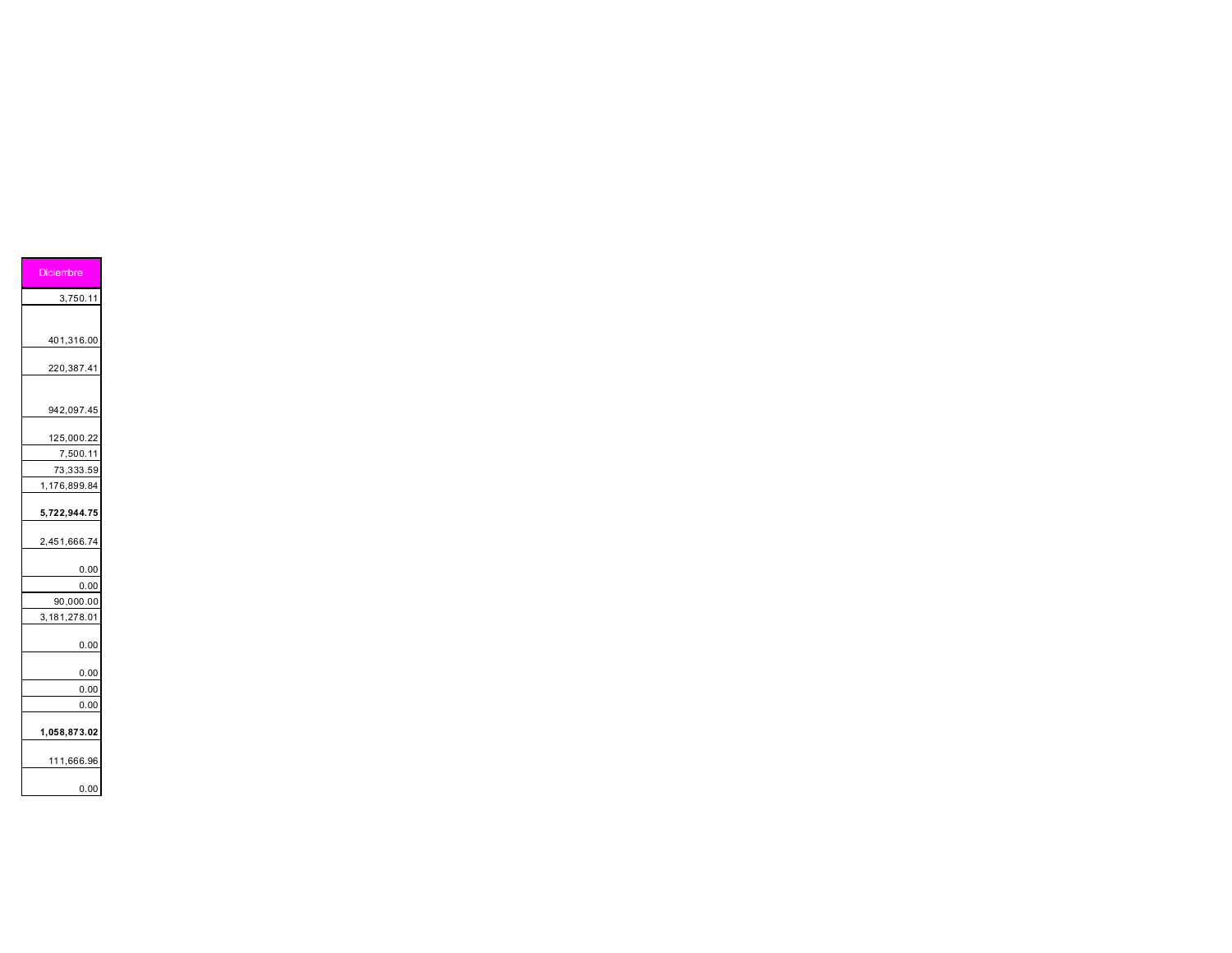| <b>Diciembre</b> |
|------------------|
|                  |
| 0.00             |
| 833,333.37       |
| 0.00             |
|                  |
| 113,872.69       |
| 0.00             |
| 0.00             |
| 0.00             |
| 2,246,907.10     |
|                  |
| 2,246,907.10     |
| 0.00             |
|                  |
| 0.00             |
| 196,754.55       |
|                  |
| 0.00             |
| 0.00             |
| 0.00             |
| 0.00             |
|                  |
| 0.00             |
| 0.00             |
|                  |
| 196,754.55       |
| 0.00             |
| 0.00             |
| 0.00             |
| 0.00             |
| 932,555.07       |
| 405,911.71       |
| 326,643.36       |